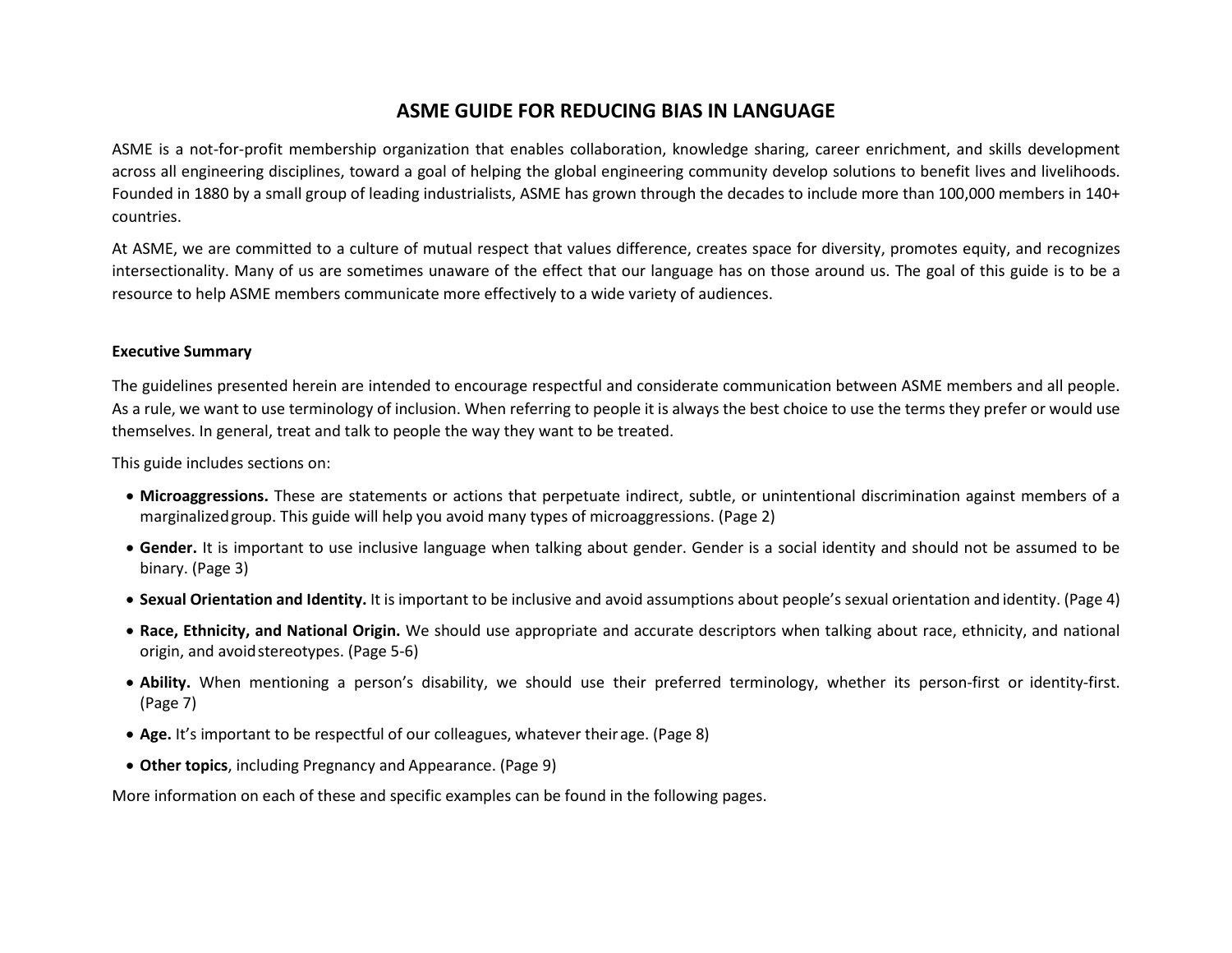#### **MICROAGGRESSIONS**

| <b>ISSUE</b>              | <b>EXPLANATION</b>                                                                                                                                                                                                       | <b>BEST PRACTICE</b>                                                                                                                                                                                             | <b>USE CAUTION</b>                                                                                                                                                                                                                                          |
|---------------------------|--------------------------------------------------------------------------------------------------------------------------------------------------------------------------------------------------------------------------|------------------------------------------------------------------------------------------------------------------------------------------------------------------------------------------------------------------|-------------------------------------------------------------------------------------------------------------------------------------------------------------------------------------------------------------------------------------------------------------|
| <b>Microaggressions</b>   | Microaggressions are statements or<br>actions that perpetuate indirect, subtle,<br>or unintentional discrimination against<br>members of a marginalized group.                                                           | • Don't bring up native language,<br>ethnicity, or national origin unless its<br>relevant and you've built trust.                                                                                                | • Avoid making assumptions about<br>people's native language, ethnicity, and<br>country of origin, e.g., "You speak<br>English so well" to an Asian-American,<br>presuming it's not their native<br>language.                                               |
| <b>Microinsults</b>       | Actions or comments that demean a<br>person's race, ethnicity, gender, sexual<br>orientation, age, ability or religious<br>identity. These are often unintentional,<br>but the effects on the receiving end are<br>real. | • Ask people how to pronounce and spell<br>their names, and practice if you need to<br>say it aloud.                                                                                                             | · Microinsults can be insensitive or<br>inconsiderate, e.g. "Your name is so<br>strange"<br>• They can also be masked as<br>compliments, e.g. "Asians always do<br>well in school"                                                                          |
| <b>Microinvalidations</b> | Comments or behaviors that discount,<br>question or diminish the thoughts,<br>feelings, worldview or reality of the<br>recipient.                                                                                        | • Practice empathy to understand the life<br>experiences of others. If you don't<br>understand, ask.<br>• Recognize difference and diversity of<br>experience, and look for the value this<br>difference brings. | • Avoid statements such as "You're"<br>overreacting" or "You're too sensitive."<br>• Avoid minimizing or distorting the<br>existence of racism, sexism,<br>heterosexism, or suggesting that race<br>and gender do not matter, e.g., "We're<br>all the same" |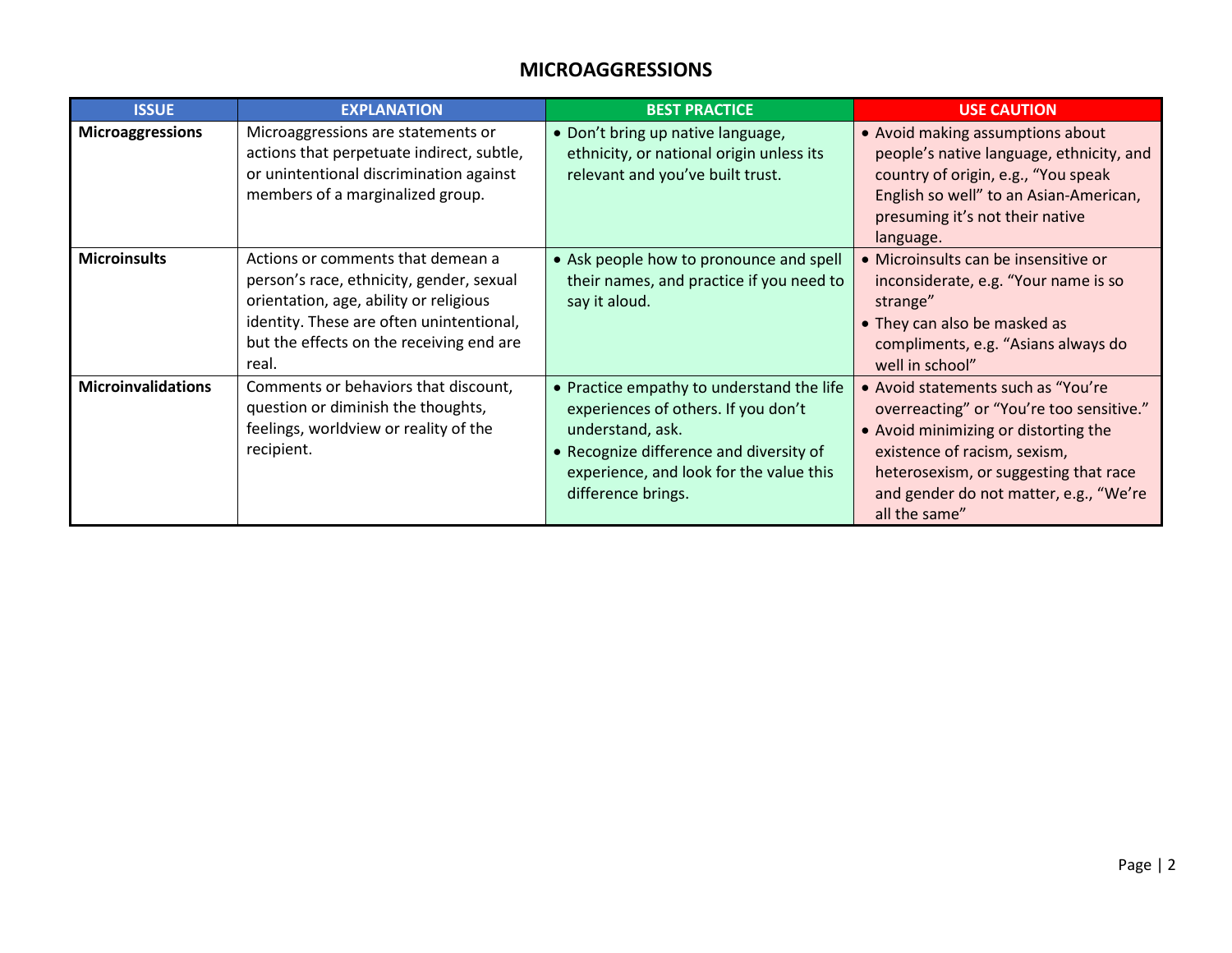### **GENDER**

| <b>ISSUE</b>            | <b>EXPLANATION</b>                                     | <b>BEST PRACTICE</b>                      | <b>USE CAUTION</b>                                 |
|-------------------------|--------------------------------------------------------|-------------------------------------------|----------------------------------------------------|
| <b>Gendered nouns</b>   | Inclusive nouns should be favored over                 | • Humankind, humanity, humans             | • Mankind                                          |
|                         | gendered nouns.                                        | • Chair, Chairperson                      | $\bullet$ Chairman                                 |
| Generic use of          | Inclusive pronouns should be favored.                  | • Every member should provide their       | • Every member should provide his                  |
| gendered pronouns       |                                                        | address                                   | address                                            |
|                         |                                                        | • All members should provide their        |                                                    |
|                         |                                                        | addresses                                 |                                                    |
| Conflating sex and      | Gender is a social identity.                           | • Use the word gender, which is inclusive | • Unless discussing biological sex                 |
| gender                  | Sex refers to biological sex assignment at             | of a range of gender identities           | assignment at birth, avoid using the               |
|                         | birth.                                                 |                                           | word sex.                                          |
| Use of sex terms        | Male and female are sex determiners,                   | · Non-gendered terms (e.g., people,       | · Sex determiners (e.g., male, female)             |
| when talking about      | not gender pronouns.                                   | adults, individuals) should be used       | should not be used as nouns.                       |
| gender                  |                                                        | when talking about broad groups.          |                                                    |
|                         |                                                        | · Gender terms (e.g., women, men, girls,  |                                                    |
|                         |                                                        | boys) should be used where relevant.      |                                                    |
|                         |                                                        | • Sex determiners can be used as          |                                                    |
|                         |                                                        | adjectives when relevant (e.g., the age   |                                                    |
|                         |                                                        | range is broad or ambiguous and           |                                                    |
|                         |                                                        | everyone identifies as male or female).   |                                                    |
| <b>Binary terms and</b> | These imply a binary nature of gender                  | • Use the singular "they" or adjust       | • Avoid using binary constructions (e.g.,          |
| constructions           | and exclude individuals who do not use                 | construction to use a plural "they"       | "he or she," "she or he," "he/she," and            |
|                         | these pronouns.                                        | • Use gender inclusive terms, ("the       | "(s)he")                                           |
|                         |                                                        | individual agrees to the terms" or "the   | • Avoid constructions that assume                  |
|                         |                                                        | people who participated enjoyed           | binarism ("the men and women who                   |
|                         | Different terms are used for individuals of            | themselves")                              | participated enjoyed themselves")                  |
| Age and gender          |                                                        | • "Girl" is an acceptable term when       | • The term "girl" should not be used for           |
| terms                   | different ages, and these terms are often<br>gendered. | referring to school-age girls.            | college-age or older women (the same               |
|                         |                                                        | • "Woman" should be used for those in     | goes for boy, though this usage is less<br>common) |
|                         |                                                        | college or older.                         |                                                    |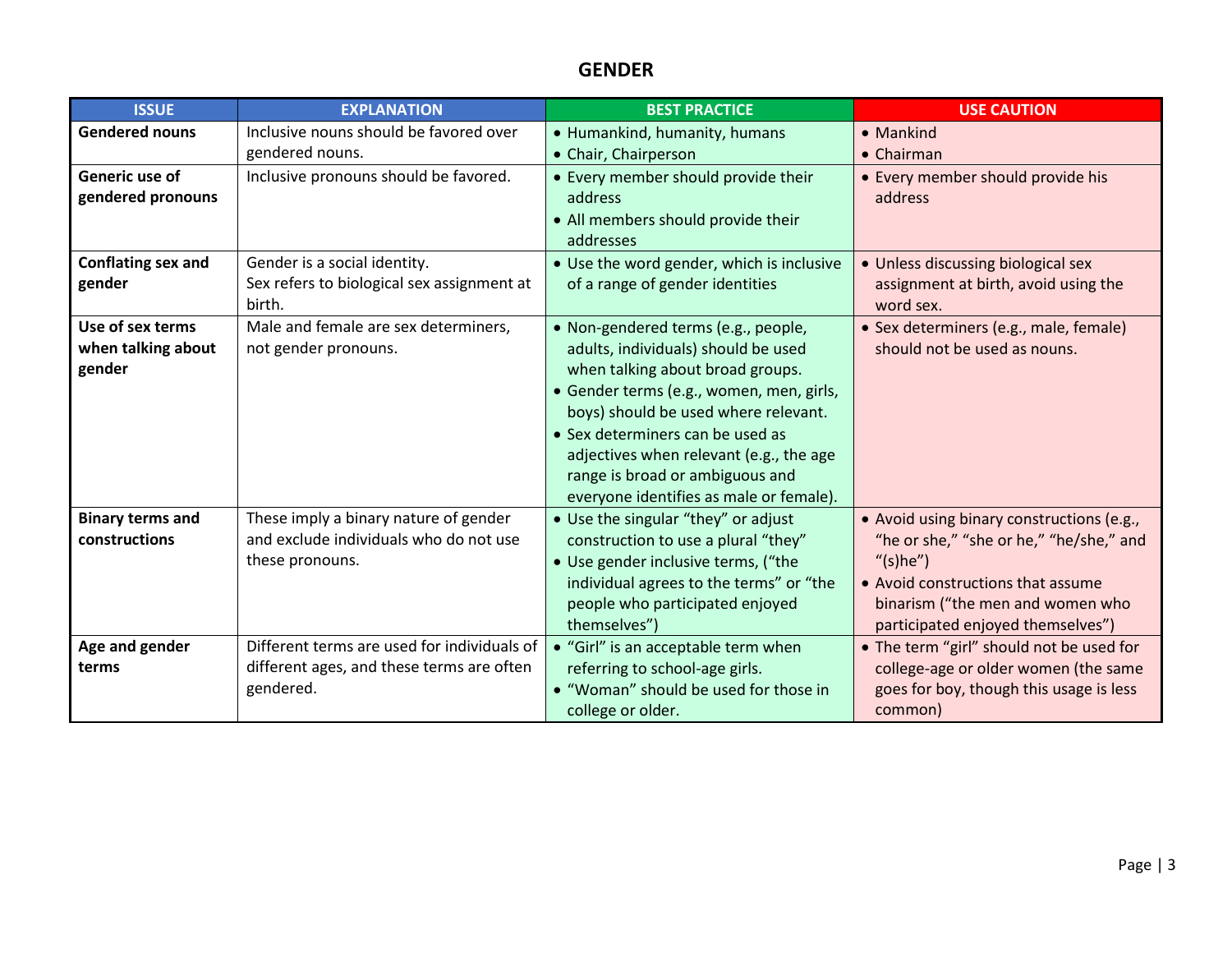#### **SEXUAL ORIENTATION & IDENTITY**

| <b>ISSUE</b>             | <b>EXPLANATION</b>                         | <b>BEST PRACTICE</b>                         | <b>USE CAUTION</b>                     |
|--------------------------|--------------------------------------------|----------------------------------------------|----------------------------------------|
| <b>Terms for the</b>     | LGBTQ+ stands for lesbian, gay, bisexual,  | • When referring to the broad                | • Avoid using "homosexual" and         |
| LGBTQ+ community         | transgender, queer (or sometimes           | community, use the abbreviation              | "homosexuality," which are associated  |
| and its members          | questioning), and others. The "plus"       | "LGBTQ+"                                     | with negative stereotypes              |
|                          | represents other sexual identities. The    | • When referring to people or groups         |                                        |
|                          | first four letters of the acronym have     | within the LGBTQ+ community, use             |                                        |
|                          | been used since the 1990s, but in recent   | specific, identity-first terms to describe   |                                        |
|                          | years there has been an increased          | people's sexual orientation (e.g.,           |                                        |
|                          | awareness of the need to be inclusive of   | bisexual people, gay men, lesbians)          |                                        |
|                          | other sexual identities to offer better    | • When using specific terms for              |                                        |
|                          | representation.                            | orientations, define them if there is        |                                        |
|                          |                                            | ambiguity (e.g., "gay" can be                |                                        |
|                          |                                            | interpreted broadly, to include all          |                                        |
|                          |                                            | genders, or more narrowly, to include        |                                        |
|                          |                                            | only men)                                    |                                        |
| Use of the term          | Queer was historically and still is        | • It is acceptable to use "queer" for        | • Avoid using "queer" when describing  |
| queer                    | sometimes used as a derogatory term.       | people who identify as queer                 | particular people or a group of people |
|                          | However, it is also the term some people   | • It is acceptable to use "queer" as a       | unless you know they identify as queer |
|                          | feel best describes their identity, and is | term of inclusion (e.g., as the Q in         |                                        |
|                          | most often used today with this positive   | LGBTQ+) or when referring to the             |                                        |
|                          | connotation.                               | community that identifies as queer           |                                        |
| <b>Assumptions about</b> | Be careful about statements that make      | • Focus the conversation on the person       | • Avoid making assumptions about the   |
| sexual orientation       | implicit assumptions about someone's       | without making assumptions                   | gender of someone's partner            |
|                          | sexual orientation.                        | • If you have a reason to bring it up (e.g., |                                        |
|                          |                                            | to extend an invitation), use terms such     |                                        |
|                          |                                            | as "partner," "spouse," or "guest"           |                                        |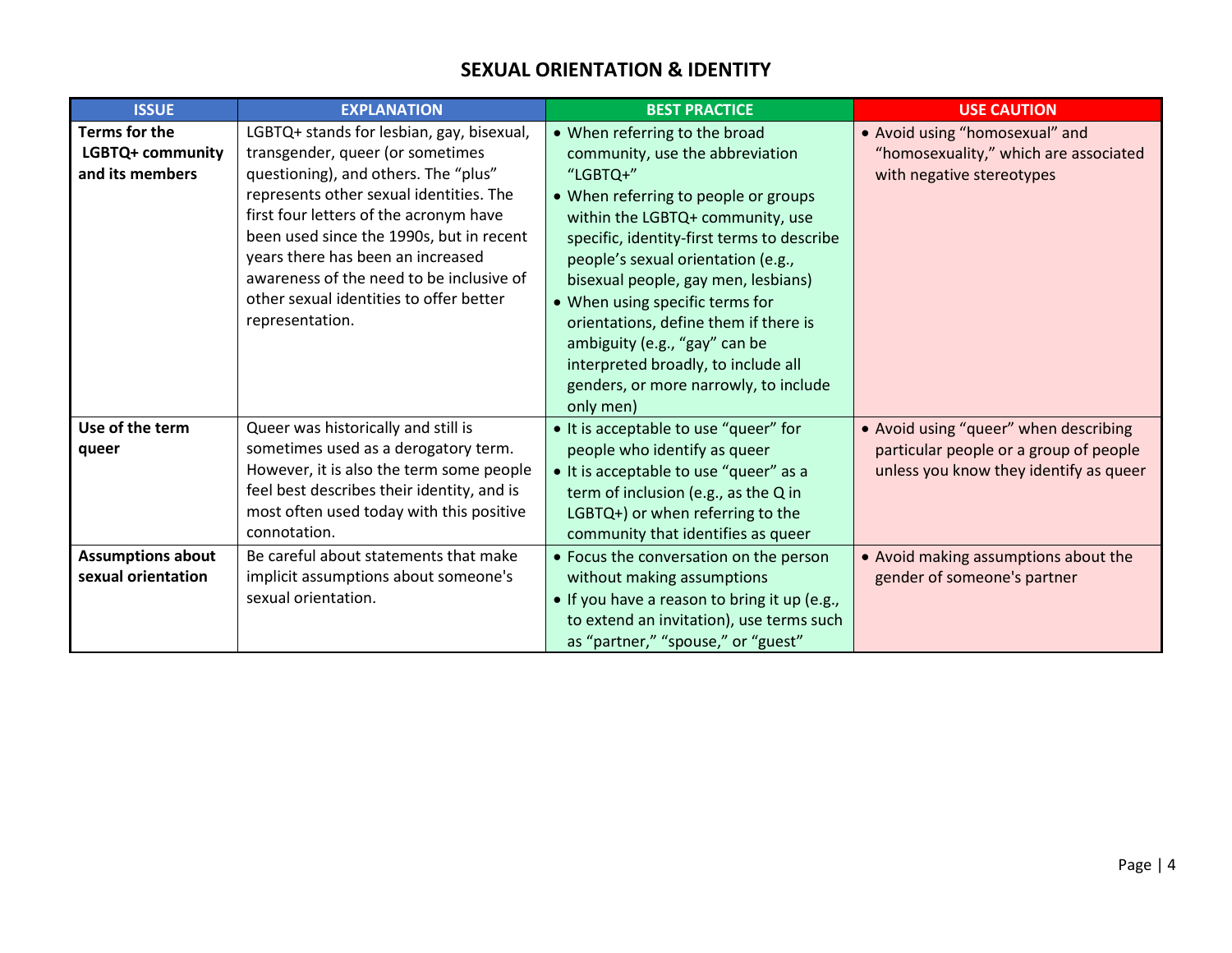## **RACE & ETHNICITY**

| <b>ISSUE</b>        | <b>EXPLANATION</b>                         | <b>BEST PRACTICE</b>                       | <b>USE CAUTION</b>                        |
|---------------------|--------------------------------------------|--------------------------------------------|-------------------------------------------|
| Group nouns for     | As we strive to advance diversity, there   | • BIPOC (Black, Indigenous, People of      | • Avoid using "minority" or "minorities"  |
| mixed-race groups   | are times when we will need to use         | Color)                                     | as a noun                                 |
|                     | language to refer to or describe groups of | • Underrepresented groups, or members      | • Avoid using the term "non-white,"       |
|                     | people based on race and/or ethnicity      | of underrepresented groups.                | which centers whiteness                   |
|                     | and/or national origin. We want to do      | • If a distinction is needed between the   |                                           |
|                     | this appropriately and respectfully.       | dominant racial group and                  |                                           |
|                     |                                            | nondominant racial groups, use a           |                                           |
|                     |                                            | modifier (e.g., "ethnic," "racial") when   |                                           |
|                     |                                            | using the word "minority" (e.g., ethnic    |                                           |
|                     |                                            | minority, racial minority, racial-ethnic   |                                           |
|                     |                                            | minority).                                 |                                           |
|                     |                                            | • When possible, use the specific name     |                                           |
|                     |                                            | of the group or groups to which you are    |                                           |
|                     |                                            | referring.                                 |                                           |
| Appropriate and     | As we strive to advance diversity, there   | • There are Indigenous people all over     | . "Indian" should not be used to describe |
| accurate racial and | are times when we will need to use         | the world; the terms they use to           | Native Americans; it usually refers to    |
| ethnic descriptors  | language to refer to or describe groups of | describe themselves vary regionally.       | people from India.                        |
|                     | people based on race and/or ethnicity      | • When writing about Indigenous            |                                           |
|                     | and/or national origin. We want to do      | Peoples, use the names they call           |                                           |
|                     | this appropriately and respectfully.       | themselves.                                |                                           |
|                     |                                            | . In North America, the collective terms   |                                           |
|                     |                                            | "Native American" and "Native North        |                                           |
|                     |                                            | American" are acceptable (and may be       |                                           |
|                     |                                            | preferred to "American Indian")            |                                           |
|                     |                                            | • Specify the nation or people if possible |                                           |
|                     |                                            | (e.g., Cherokee, Navajo, Sioux)            |                                           |
|                     |                                            | • "Black" is preferable to "African        | • "African American" should not be used   |
|                     |                                            | American" to describe people from          | as a catch-all term for people of African |
|                     |                                            | various national origins (e.g., Ghana      | descent because it excludes non-          |
|                     |                                            | and Jamaica)                               | Americans                                 |
|                     |                                            | • "African American" is appropriate when   | • "Afro-American" is an outdated term     |
|                     |                                            | talking specifically about Americans of    | and is generally inappropriate            |
|                     |                                            | <b>African Descent</b>                     |                                           |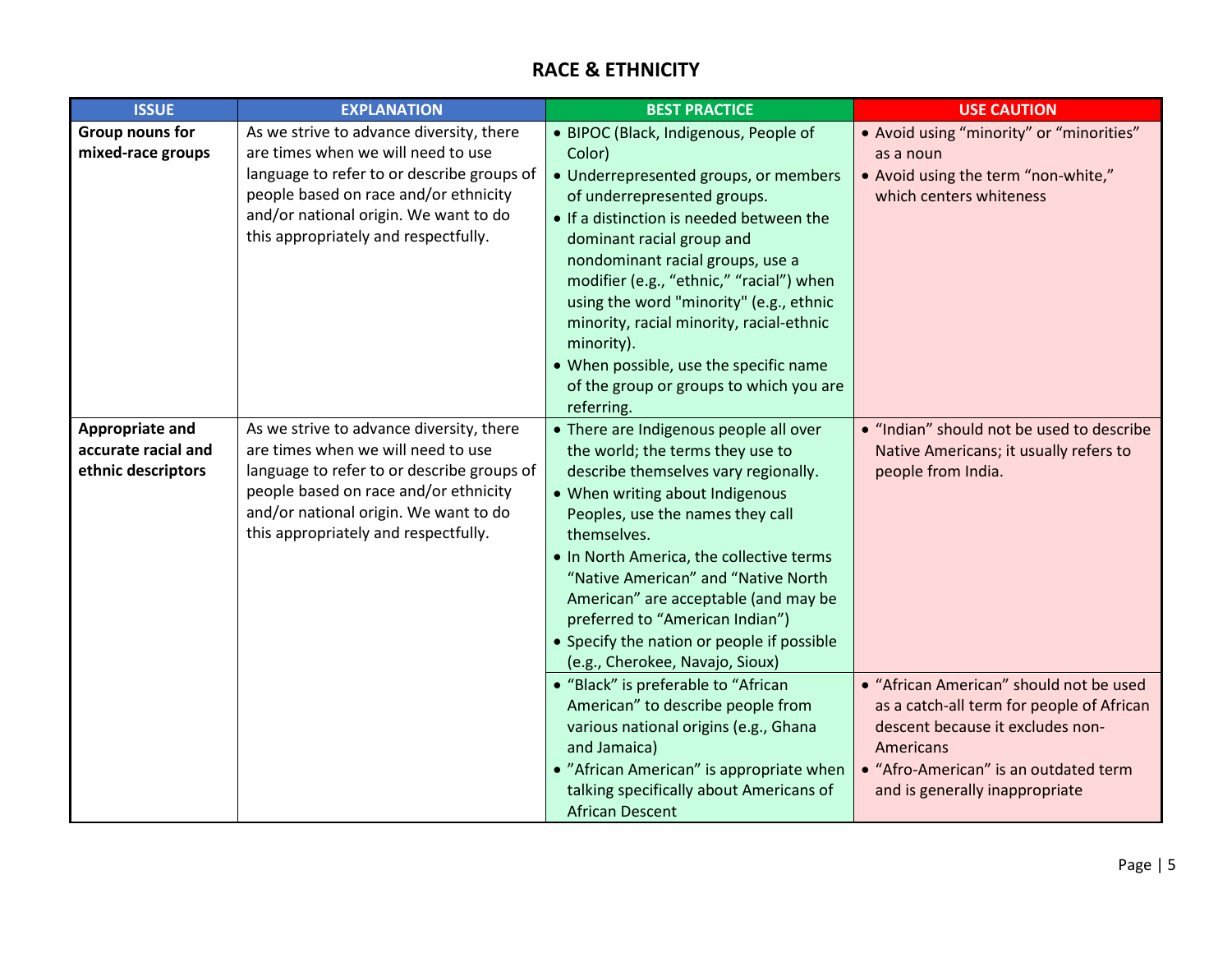|                        |                                            | • "Asian" should be used for people from     | . The term "Oriental" should not be used |
|------------------------|--------------------------------------------|----------------------------------------------|------------------------------------------|
|                        |                                            | Asia                                         | to describe people                       |
|                        |                                            | • "Asian American" should be used for        |                                          |
|                        |                                            | Americans of Asian descent                   |                                          |
|                        |                                            | • Or use specific national or ethnic origin  |                                          |
|                        |                                            | when possible                                |                                          |
|                        |                                            | • "Latino/Latina/Latinx/Latine/Latin@"       | • Avoid using non-specific terms when    |
|                        |                                            | are usually used to describe people          | talking about people of Hispanic or      |
|                        |                                            | from Latin America or of Latin American      | Latino descent                           |
|                        |                                            | descent ("o" and "a" are gendered            |                                          |
|                        |                                            | endings in Spanish; x, e, @ are used to      |                                          |
|                        |                                            | be gender inclusive)                         |                                          |
|                        |                                            | • "Hispanic" is usually used to describe     |                                          |
|                        |                                            | people from Spanish-speaking                 |                                          |
|                        |                                            | countries                                    |                                          |
|                        |                                            | • Use specific national or ethnic origin     |                                          |
|                        |                                            | when possible                                |                                          |
|                        |                                            | • For people of Middle Eastern and North     | • Avoid using "Arab" as a catch-all term |
|                        |                                            | African descent, use the nation of origin    | for people from the Middle East and      |
|                        |                                            | (e.g., Iran, Iraq, Egypt, Lebanon, Israel)   | North Africa, some of whom are not       |
|                        |                                            | when possible                                | ethnically Arab                          |
|                        |                                            | • "Arab American" is acceptable for          |                                          |
|                        |                                            | people who self-identify as such             |                                          |
|                        |                                            | · Use "White" or "European American"         | • The term "Caucasian" should be         |
|                        |                                            | • Or use specific national or ethnic origin, | avoided because it originated as a way   |
|                        |                                            | when possible                                | of classifying White people as a race to |
|                        |                                            |                                              | be favorably compared with other races   |
|                        |                                            | • Focus the conversation on the person       | • Avoid reproducing stereotypes or       |
|                        |                                            | without making assumptions based on          | making assumptions related to people's   |
|                        |                                            | their national origin, or presumed           | country of origin                        |
|                        |                                            | national origin                              |                                          |
| <b>National origin</b> | As we strive to advance diversity, there   | • Focus the conversation on the person       | • Avoid reproducing stereotypes or       |
|                        | are times when we will need to use         | without making assumptions based on          | making assumptions related to people's   |
|                        | language to refer to or describe groups of | their national origin, or presumed           | country of origin                        |
|                        | people based on race and/or ethnicity      | national origin                              |                                          |
|                        | and/or national origin. We want to do      |                                              |                                          |
|                        | this appropriately and respectfully.       |                                              |                                          |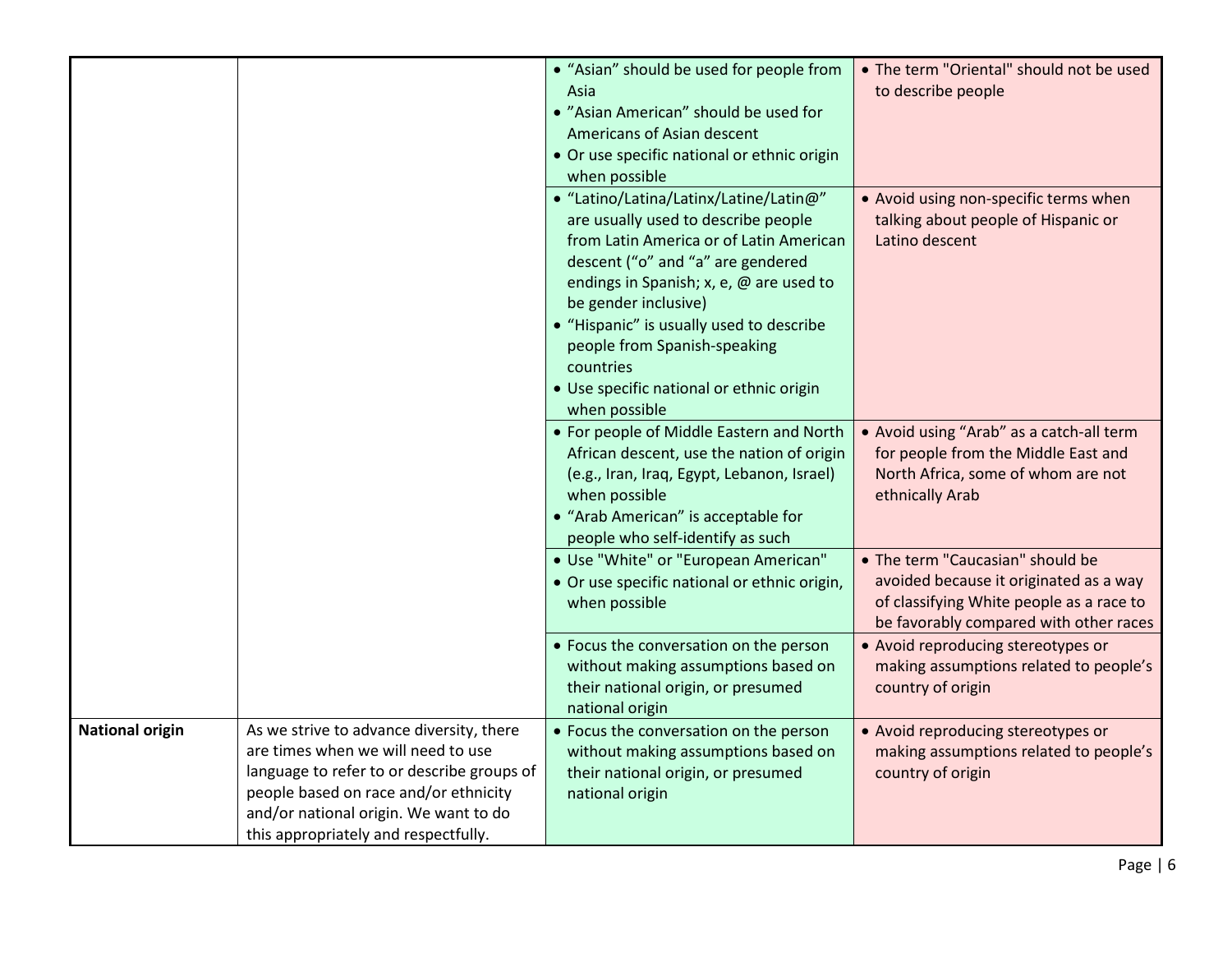# **ABILITY**

| <b>ISSUE</b>                                                         | <b>EXPLANATION</b>                                                                                                                                                                                                                                                                                                                    | <b>BEST PRACTICE</b>                                                                                                                                                                                                                                                                                        | <b>USE CAUTION</b>                                                                                                                                                                                                                                                                |
|----------------------------------------------------------------------|---------------------------------------------------------------------------------------------------------------------------------------------------------------------------------------------------------------------------------------------------------------------------------------------------------------------------------------|-------------------------------------------------------------------------------------------------------------------------------------------------------------------------------------------------------------------------------------------------------------------------------------------------------------|-----------------------------------------------------------------------------------------------------------------------------------------------------------------------------------------------------------------------------------------------------------------------------------|
| Relevance<br>Person first language<br>vs. Identity first<br>language | In general, you should only mention<br>disabilities when they are relevant in<br>context<br>Person first language puts personhood<br>first (e.g., person with a disability)<br>Identity first language puts the identity<br>first (e.g., disabled person). Both are<br>broadly acceptable.<br>The best choice is to use the preferred | • When mentioning a person's disability,<br>use their preferred terminology<br>• Descriptive person first terms (e.g.,<br>person with a disability, person with a<br>mental illness, people with intellectual<br>disabilities, child with a birth<br>impairment, person with a physical<br>disability)      | • Avoid mentioning a person's disability<br>when it is incidental to the topic at<br>hand<br>• Don't use pejorative or condescending<br>terms or euphemisms (e.g., special<br>needs, physically challenged, mentally<br>challenged, mentally retarded, mentally<br>$\mathsf{ill}$ |
|                                                                      | language of the person or people you are<br>describing.<br>In the absence of other information, you<br>should usually opt for person first<br>language.                                                                                                                                                                               | • Identity first terms can also be used<br>(e.g., disabled person, blind person)<br>• According to the National Association<br>of the Deaf most Deaf people culturally<br>prefer to be called Deaf (capitalized)<br>rather than "hearing-impaired,"<br>"people with hearing loss," etc.                     |                                                                                                                                                                                                                                                                                   |
| <b>Neurodiversity</b>                                                | Neurodiversity refers to variation in the<br>brain regarding sociability, learning,<br>attention, mood and other mental<br>functions.                                                                                                                                                                                                 | • Generally speaking, it's appropriate to<br>use the terms "neurodiversity,"<br>"neurotypical," and "neuroatypical"<br>• Some people may identify as Autistic or<br>"on the spectrum," but it's best not to<br>use these terms unless you know the<br>person you're describing self-identifies<br>this way. | • Avoid making assumptions about<br>people's mental functions or<br>conditions.                                                                                                                                                                                                   |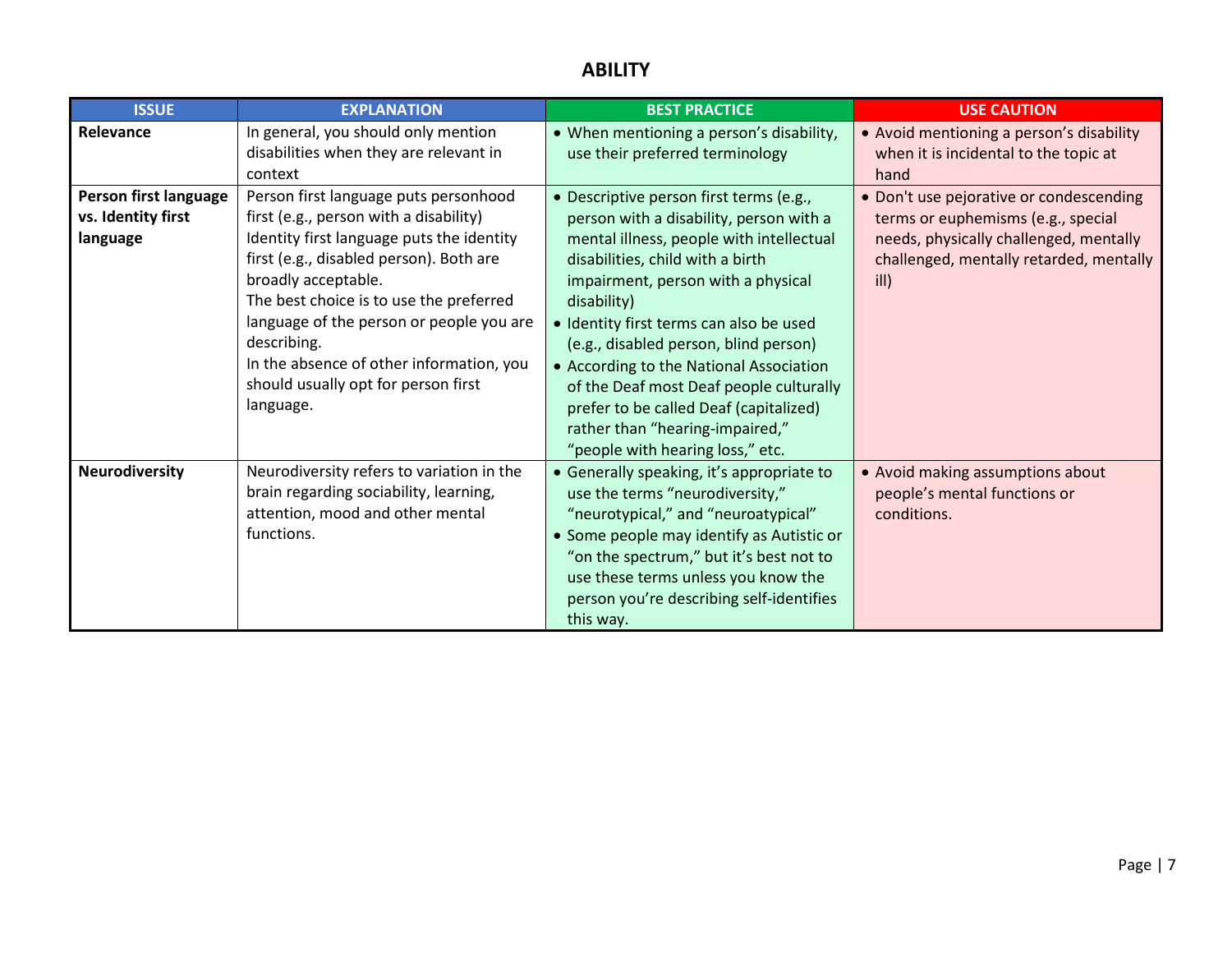# **AGE**

| <b>ISSUE</b>             | <b>EXPLANATION</b>                      | <b>BEST PRACTICE</b>                      | <b>USE CAUTION</b>                       |
|--------------------------|-----------------------------------------|-------------------------------------------|------------------------------------------|
| <b>Terms for older</b>   | Be as clear and descriptive as possible | • "Older adults" or "older people" are    | • Terms like "elderly," "aged," and      |
| adults                   | when referring to groups of people by   | acceptable generic terms                  | "seniors/senior citizens" can be unclear |
|                          | age                                     | • When talking about specific groups, be  | and may perpetuate stereotypes           |
|                          |                                         | specific (e.g., persons 65 years and      |                                          |
|                          |                                         | older, people between the ages of 65      |                                          |
|                          |                                         | and 75, octogenarians)                    |                                          |
| <b>Terms for younger</b> | Be respectful of young people and treat | • Be descriptive; use terms like "college | • Avoid using "kids" or other youthful   |
| adults                   | them as adults and equals               | students" or "early career                | descriptors for adults                   |
|                          |                                         | professionals"                            |                                          |
| Generational             | Be careful about statements that make   | • Focus the conversation on the person    | • Avoid reproducing stereotypes or       |
| stereotypes              | implicit assumptions about someone's    | without making assumptions based on       | making assumptions related to people's   |
|                          | generation.                             | their age                                 | age or generation                        |